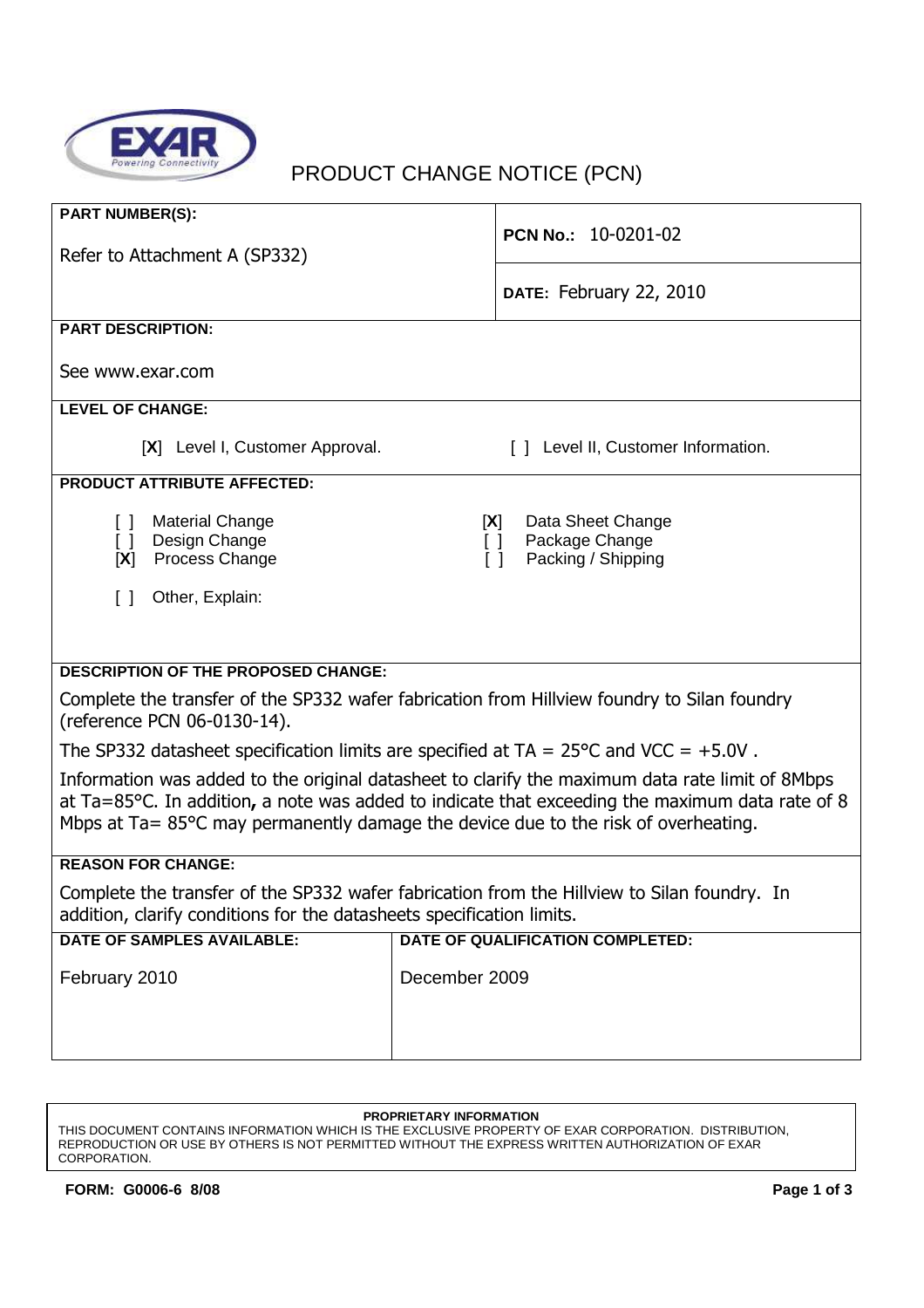

## PRODUCT CHANGE NOTICE

| <b>ESTIMATED CHANGE DATE OR DATE</b><br>CODE:                                                                                                                                                                                   | <b>SUPPORTING DATA:</b>                    |  |
|---------------------------------------------------------------------------------------------------------------------------------------------------------------------------------------------------------------------------------|--------------------------------------------|--|
| Minor process change - May 2010<br>Datasheet - Immediate                                                                                                                                                                        | Qualification and characterization reports |  |
|                                                                                                                                                                                                                                 |                                            |  |
| <b>STANDARD DISTRIBUTION</b><br>[X]                                                                                                                                                                                             | <b>CUSTOM DISTRIBUTION</b><br>I I          |  |
| PERSON TO CONTACT WITH QUESTIONS:                                                                                                                                                                                               |                                            |  |
| <b>Lisa Bedard</b><br><b>Exar Corporation</b><br>1 Holiday Avenue<br>West Tower, Suite 450<br>Pointe-Claire, Quebec H9R 5N3<br>Tel: (514) 429-1010 ext 210<br>Fax: (514) 695-2548<br>lisa.bedard@exar.com                       |                                            |  |
| Please acknowledge receipt of this PCN.                                                                                                                                                                                         |                                            |  |
| Acknowledged:                                                                                                                                                                                                                   |                                            |  |
| Signature                                                                                                                                                                                                                       |                                            |  |
| <b>Printed Name</b>                                                                                                                                                                                                             |                                            |  |
| Company                                                                                                                                                                                                                         |                                            |  |
| <b>Title</b>                                                                                                                                                                                                                    |                                            |  |
| <b>Date</b>                                                                                                                                                                                                                     |                                            |  |
| Approved <b>Not Approved</b> (Approved/Not Approved section not applicable and should be removed for all Level II PCNs)                                                                                                         |                                            |  |
|                                                                                                                                                                                                                                 |                                            |  |
| PROPRIETARY INFORMATION                                                                                                                                                                                                         |                                            |  |
| THIS DOCUMENT CONTAINS INFORMATION WHICH IS THE EXCLUSIVE PROPERTY OF EXAR CORPORATION. DISTRIBUTION,<br>REPRODUCTION OR USE BY OTHERS IS NOT PERMITTED WITHOUT THE EXPRESS WRITTEN AUTHORIZATION OF EXAR<br><b>CORPORATION</b> |                                            |  |